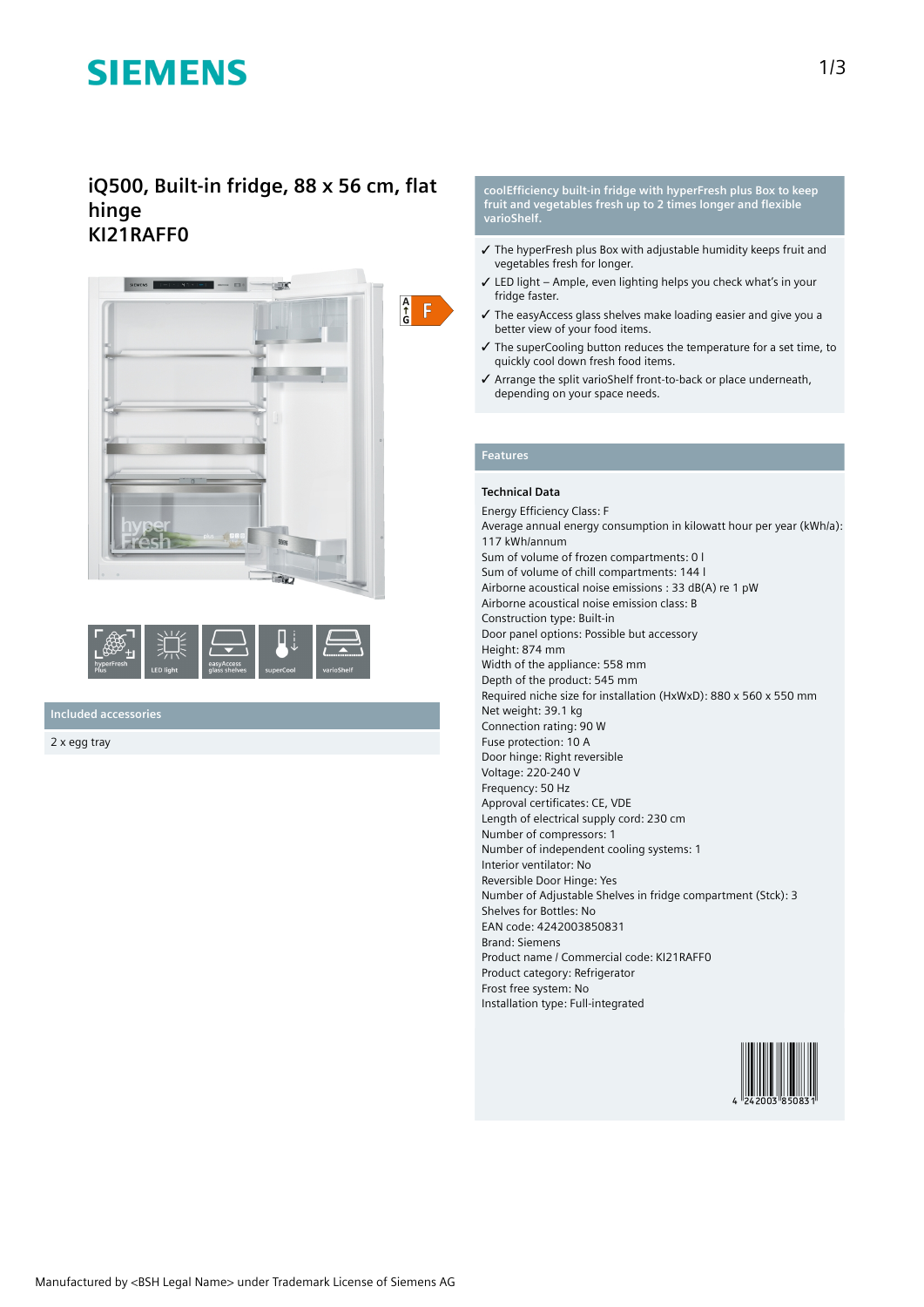## **SIEMENS**

iQ500, Built-in fridge, 88 x 56 cm, flat **h i n g e KI21RAFF0**

## **Features**

## **Functions**

 $\bullet$  Bright interior LED fridge light

### ●

### Design features

- Electronic LED display
- VitaControl constant temperature by intelligent sensor technology - Constant temperature control by intelligent sensor t e c h n olo g y
- Automatic defrost in fridge section
- Super Cooling: automatic deactivation
- Acoustic open door warning system

#### Design features

- 4 safety glass shelves (3 height adjustable)
- 3 door trays, including 1x dairy compartment

#### **Freshness System**

- 1 hyperFresh plus box with adjustable humidity keeps fruit and
- vegetables fresh for longer.  $\overline{\phantom{a}}$

#### Dimension and installation

- Dimensions: 87.4 cm H x 55.8 cm W x 54.5 cm D
- Niche Dimensions: 88 cm H x 56 cm W x 55 cm D

#### **Key features - Fridge section**

- Right hinged door, door reversible
- Connection value 90 W
- 220 240 V
- Transportation handles

#### **Key features - Freezer section**

- KI21RAFF0
- bottle holder in door tray

#### **Country Specific Options**

• Based on the results of the standard 24-hour test. Actual consumption depends on usage/position of the applianc e .

#### Design features

#### Dimension and installation

#### **Additional features**

#### Performance and Consumption

- EU19\_EEK\_D: F
- Total Volume : 1 4 4 l
- Net Fridge Volume : 1 4 4 l
- Net Freezer Volume : 0 l
- Annual Energy Consumption: 117 kWh/a
- Climate Class: SN-ST
- Noise Level: 33 dB, EU19 Noise emission class D: B